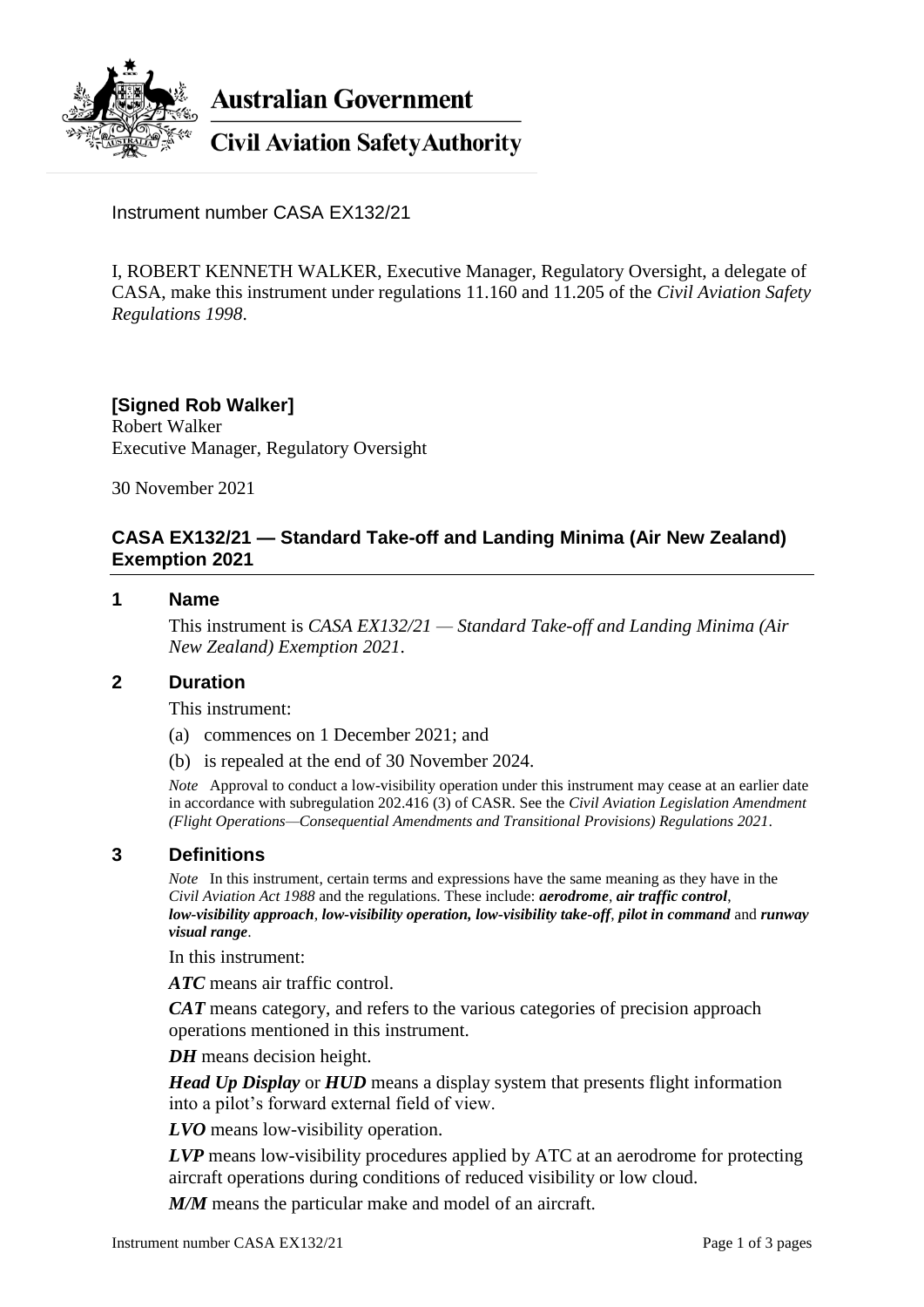*operating pilot* means the pilot who is flying an aircraft.

*RVR* means runway visual range.

# **4 Application**

This instrument applies in relation to Air New Zealand Limited of Auckland, New Zealand, ARN 500040 (the *exempted operator*), if:

- (a) the exempted operator conducts a flight to or from an aerodrome in any of the following kinds of aircraft (the *aircraft*): A320-200, A321N, B777-200, B777-300, B787-9; and
- (b) ATC at the aerodrome has informed the pilot in command of the aircraft that LVP are in force.

# **5 Exemptions**

- (1) The exempted operator is exempt from compliance with subregulations 257 (3) and (4) of CAR.
- (2) The pilot in command of the aircraft is exempt from compliance with subregulations 257 (3) and (4) of CAR in relation to the flight.

# **6 Conditions**

- (1) It is a condition of the exemption in subsection 5 (1) that the exempted operator ensures compliance with the requirements mentioned in subsection (3).
- (2) It is a condition of the exemption in subsection 5 (2) that the pilot in command of the aircraft ensures compliance with the requirements mentioned in subsection (3).
- (3) The requirements are:
	- (a) the aircraft must comply with the meteorological minima for LVO and associated requirements set out in Schedule 1; and
	- (b) the requirements for LVO mentioned in Schedule 2.

# **Schedule 1 Operating minima for LVO**

## **Low-visibility take-off minima**

- 1 An aircraft of a kind mentioned in column 1 of Table 1 must not conduct a low-visibility take-off from the aerodrome:
	- (a) if the reported RVR for the take-off is less than the meteorological minimum mentioned in column 2 of the Table; and
	- (b) unless the requirements (if any) mentioned in column 3 of the Table are met.

#### **Table 1: Low-visibility take-off minima**

| <b>Aircraft M/M</b>                    | <b>Meteorological minimum</b>   | <b>Requirements</b>                  |
|----------------------------------------|---------------------------------|--------------------------------------|
| $\left(\text{column } 1\right)$        | $\left(\text{column } 2\right)$ | (column 3)                           |
| A320-200, A321N,<br>B777-200, B777-300 | $150 \text{ m}$                 | <b>Nil</b>                           |
| B787-9                                 | 75 m                            | HUD in operating pilot's<br>position |
| A321N                                  | $125 \text{ m}$                 | HUD in operating pilot's<br>position |